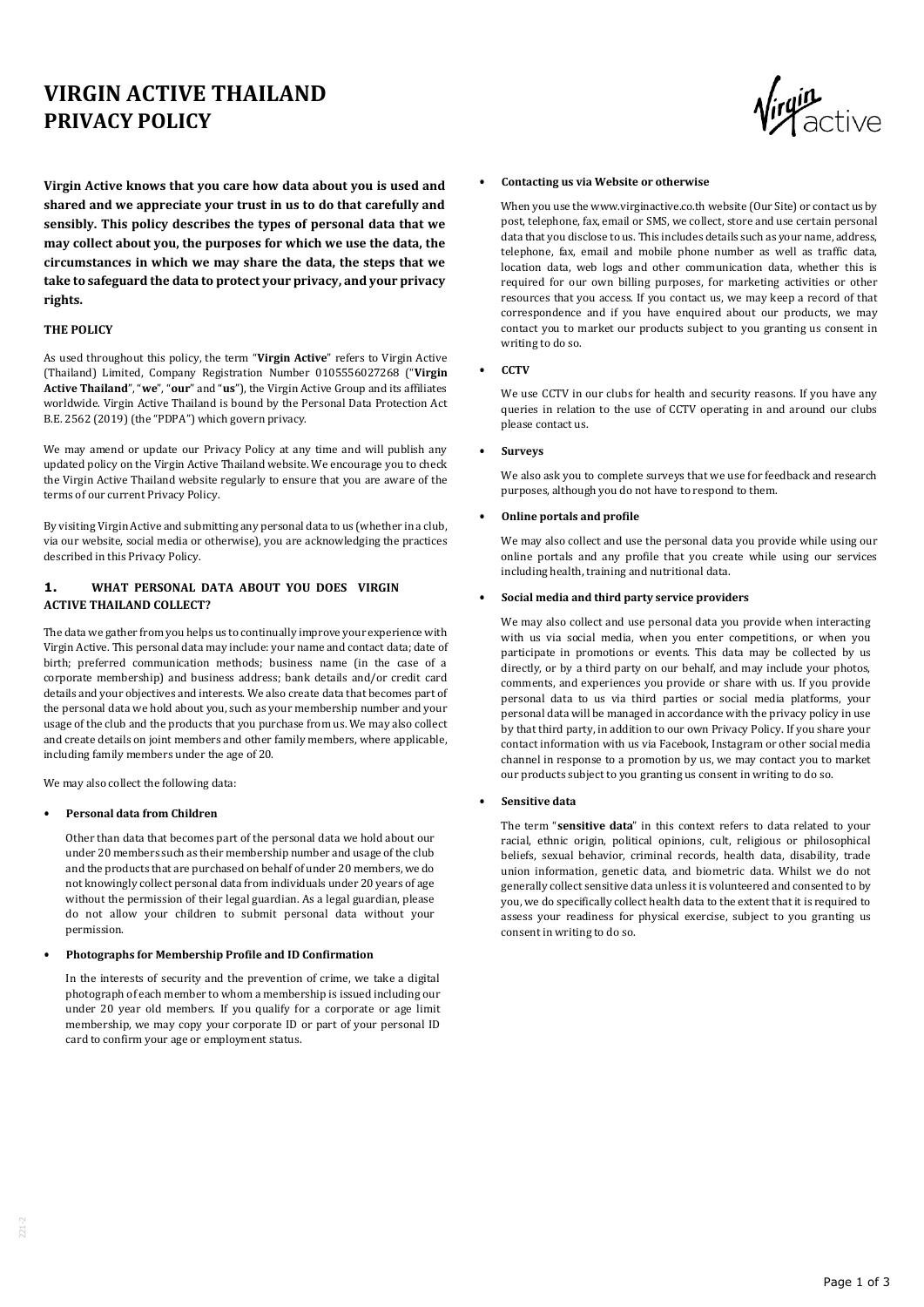# **2. WHY DO WE COLLECT PERSONAL DATA FROM YOU AND HOW DO WE USE YOUR PERSONAL DATA?**

We will only collect, use, and disclose your personal data when we have proper reasons to do so and relying on the following lawful bases:

- Performance of contract;
- Legal obligation;
- Legitimate interest;
- Vital interest; and
- Consent.

The main types of personal data Virgin Active Thailand collects and the main purposes for which personal data is collected, used, and disclosed are set out below:

- We use personal data to provide the services you request from Virgin Active such as to facilitate: administration of your membership of the club, to manage our relationship with you, to communicate with you and assist you with queries and to facilitate bookings of classes and appointments with our own or third party service providers and other transactions.
- We also use personal data in order to provide and improve our services and operate our facilities (including as described above), or otherwise as required or authorised by law. For example, when an individual sends Virgin Active Thailand a query, we will use the individual's personal data for the purposes for which the individual provided it.
- We may also use the data to: advertise products and services, to carry out market data analysis so that we can continue to deliver enhanced services and facilities, to process payments and maintain accounts and records, to prevent crime and aid in the prosecution of offenders, to comply with the law, and to administer and maintain membership records. In addition, we use this data to improve our platform, prevent or detect fraud or abuses of our website and enable third parties to carry out technical, logistical or other functions on our behalf. As part of conducting our business, personal data may also be used to maintain and develop our business systems, including testing and upgrading them.
- We also use your data to send you newsletters and promotions, and to conduct online surveys or surveys by telephone; prize draws; competitions and other promotions via email, social media, telephone or post. We will also use the data in the course of collecting your membership fees and any other payments that may be due to us from you. If you apply for employment at Virgin Active, we use the personal data you supply to process your job application.
- We use health data provided by you so that we can assess your general health, well-being and your readiness for physical exercise. If we need to collect sensitive data (such as health data), we will not collect that data unless we have first obtained your consent.
- We may also invite you to set up a profile with our preferred personalised wellness tracking system provider. This profile will only be set up with your consent.
- We use social media platforms to undertake marketing activities to offer you products and services that we legitimately feel may be of interest to you, to generate leads and to drive traffic to our website. To do this we may use limited personal data of yours, such as your email address, with social media platforms. We do not control how social media platforms use your personal data so please be sure to direct any questions around how your social media platforms use or store your personal data to that social media platform.

Other than as set out in this Privacy Policy we will not share your personal data with third parties for marketing or any other purposes without your consent, or a proper lawful basis unless we are required to do so by law.

# **3.IN WHAT CIRCUMSTANCES MAY VIRGIN ACTIVE THAILAND DISCLOSE YOUR PERSONAL DATA?**

Data about our club users is an important part of our business and we do not sell it to others. Virgin Active Thailand discloses member data in connection with the purposes outlined in this Privacy Policy. We only disclose personal data as described below and with our group companies which are either subject to this Privacy Policy or follow practices at least as protective as those described in this Privacy Policy.

#### **Our personnel (including our employees and contractors):**

Our personnel have access to personal data to the extent that they need to access your personal data in connection with their duties and your membership.

### **Third party service providers:**

We employ other companies and individuals to perform functions on our behalf. Examples include our banking services, sending postal mail and e-mail, removing repetitive data from member lists, analysing data, managing marketing promotions or competitions and providing marketing assistance. We also use third party information technology service providers for the purposes of hosting, storing and securing information and data. Third party service providers have access to personal data needed to perform their functions but may not use it for other purposes.

Further, they must process the personal data in accordance with this Privacy Policy and as permitted by the PDPA.

## **Promotional offers:**

Sometimes we send offers to club users on behalf of other businesses. When we do this, we do not give that business your name and address or any of your health data or other sensitive data.

#### **Business transfers:**

As we continue to develop our business, we might sell or buy health clubs or subsidiaries or business units. In such transactions, member data generally is one of the transferred business assets but remains subject to the promises made in any pre-existing Privacy Policy (unless, of course, the member consents otherwise). Also, in the event that Virgin Active or substantially all of its assets are acquired, personal data will of course be one of the transferred assets.

#### **Personalised wellness tracking system:**

If you are invited to set up a profile with our preferred personalised wellness tracking system provider and only if you consent to set up a profile we will share your contact details and whether you are male or female with this provider. Any data you share with this provider will be subject to the privacy policy of the provider and we will not have any control over data on the provider's website or system.

#### **Protection of Virgin Active and others:**

We release account and other personal data when we believe release is appropriate to comply with the law; enforce or apply our membership or other agreements; or protect the rights, property or safety of Virgin Active, our users or others. This includes exchanging data with other companies and organisations (including credit reporting agencies) for fraud protection and credit risk reduction and with police or other government authorities. Obviously, however, this does not include selling, sharing or otherwise disclosing personally identifiable data from members for commercial purposes in a way that is contrary to the commitments made in this Privacy Policy.

With your consent, other than as set out above, you will receive notice when data about you might go to third parties and you will have an opportunity to choose not to share the data.